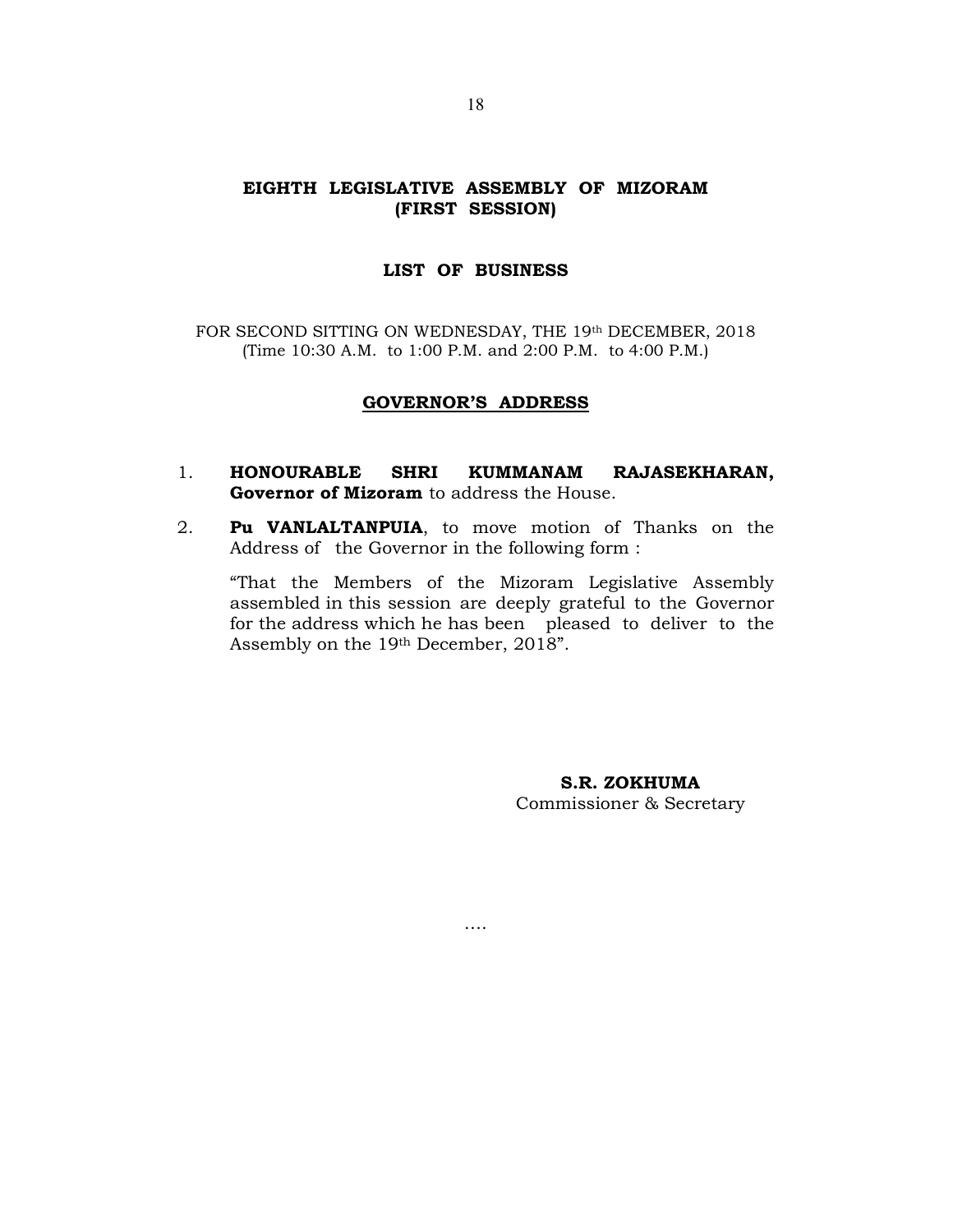Respected Speaker and Hon'ble Members,

1. It gives me great pleasure to address the First Session of this newly constituted 8<sup>th</sup>Legislative Assembly of Mizoram following the General Election held on the  $28<sup>th</sup>$ November, 2018. I congratulate all the newly elected Members and wish success to all in their endeavour to serve the state. On this happy occasion, I extend my heartiest welcome to all the Members, of which twenty are first-timers as legislators.

2. I take this opportunity to express my appreciation to the people of Mizoram for their earnest effort to uphold democratic principles and dutifully exercising their franchise to elect the new government in a uniquely peaceful and exemplary manner worthy of admiration. I must congratulate the sincere efforts put in by our bureaucracy and law enforcing agencies which were competently matched by the cooperation and efforts of the civil society, NGOs and Churches in general, and the Mizoram People's Forum(MPF) in particular, ensuring free and fair election throughout the state under the most peaceful atmosphere.

3. I take this opportunity to apprise you that the new Council of Ministers has assumed office on the  $15<sup>th</sup>$  December, 2018. Having assumed charge at a time when there is a strong wave of re-awakening among the people of Mizo culture and heritage, my Government is committed to preserve and promote Mizo identity, tradition and values. This Government will endeavour to work for the unity and brotherhood of all Mizo people living within India and across the globe within our constitutional framework.

4. Mizoram is considered a fast growing state and maintenance of peaceful atmosphere will be a top priority of my Government to sustain momentum of growth and development. Stringent measures will be taken to protect our state borders, and welfare schemes for the development of people residing in border areas will be given due importance. Measures will be taken for execution of Mizoram Village Level Citizen Registration. My government will work towards fulfilling its promise to implement a special welfare scheme for families of martyrs who had laid down their lives for the cause of Mizoram.

5. My Government is committed to bring about radical changes in our administrative system to ensure a transparent, responsive and corruption free government. Efforts will be taken to expedite establishment of Vigilance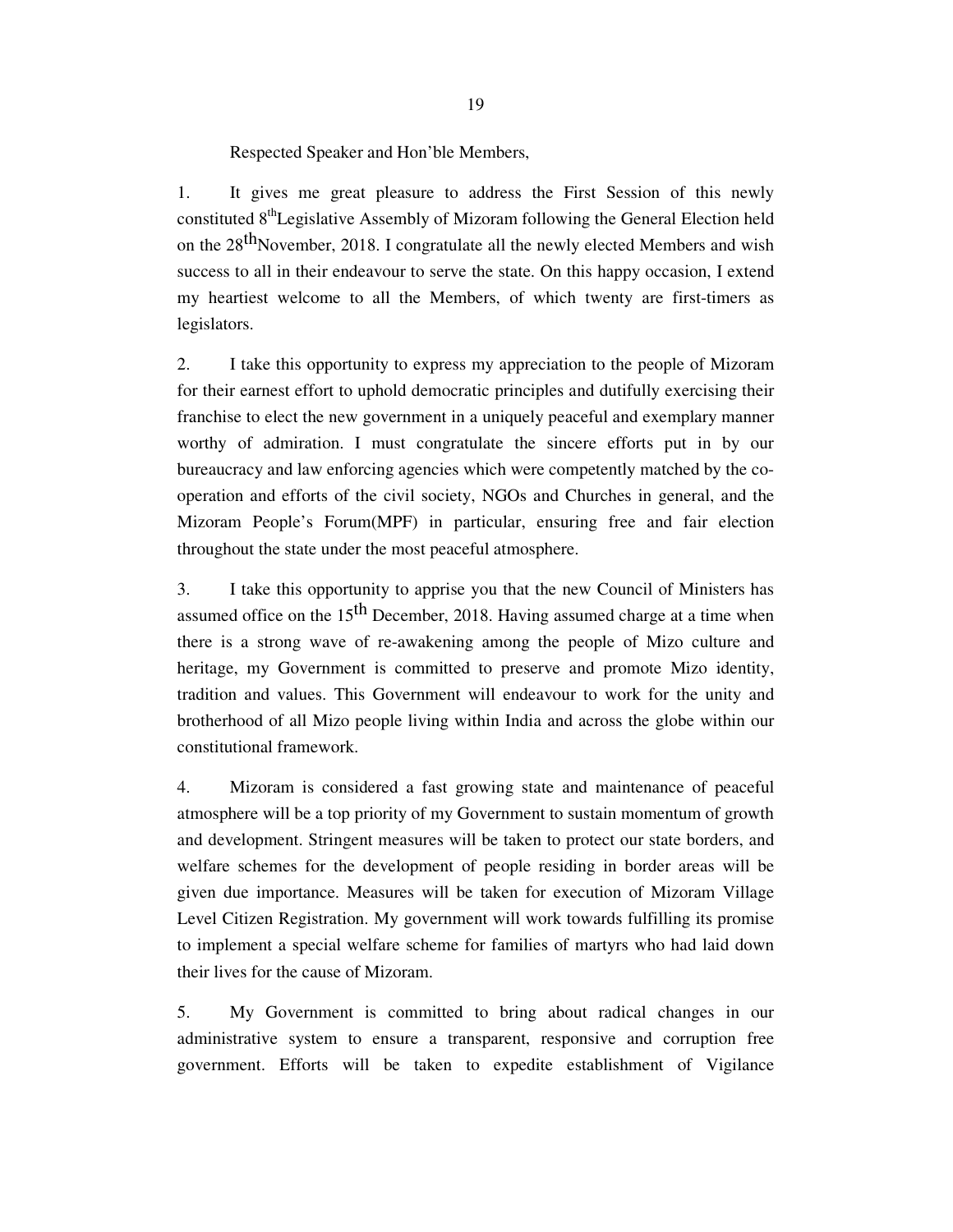Commission/LokAyukta to function in full strength. Steps will be taken for decentralisation of power for better and more efficient administration and for inclusive growth and development.

6. My government will take a bold initiative to introduce Socio-Economic Development Policy(SEDP)for which comprehensive plans and projects will be implemented as soon as possible to accelerate progress and growth in all key sectors where the state has tremendous potentials. Mizoram has been ranked as most improved state in economy among the small states in India. During the 12th Plan, Mizoram has achieved GSDP growth rate of 11% with the main contributors being the service sector. Sustained efforts will be made to retain our per capita income above the national average.

 Towards this end, this Government will ensure that various development projects and undertaking of the previous ministry shall be continued depending on their technical viability and financial soundness.

7. While giving priority to welfare measures directly benefiting the poor and disadvantaged, this Government will lay emphasis on developmental schemes building infrastructure that will put the State on a new trajectory of growth and prosperity.

 Quality roads and better connectivity are vital for maintaining the growth momentum. This government will push for urgent improvements of all projects under the Road sector. PWD is maintaining 11 National Highways with a total length of 1465.938 Kms. Presently, there are 22 on-going projects with total length of 827.20 Kms of which some of the major projects are Kaladan Multi Modal Transit Transport Project, re-alignment and geometric improvement of NH-44A and upgradation of Serkhan - Bagha road.

 World Bank Projects aim to upgrade the existing single lane to 2-lane NH standard. These include the improvement and upgradationof Chhumkhum – Chawngte road, Champhai - Zokhawthar road, and Tlabung – Kawrpuichhuah road. Efforts will be given for improvement of Lengpui airport, and construction of more airports and waterways for better connectivity within and with the rest of the country.

8. This Government will endeavour to make the state self-reliant in power and energy. Tuirial Hydro Electric Project is expected to be put into commercial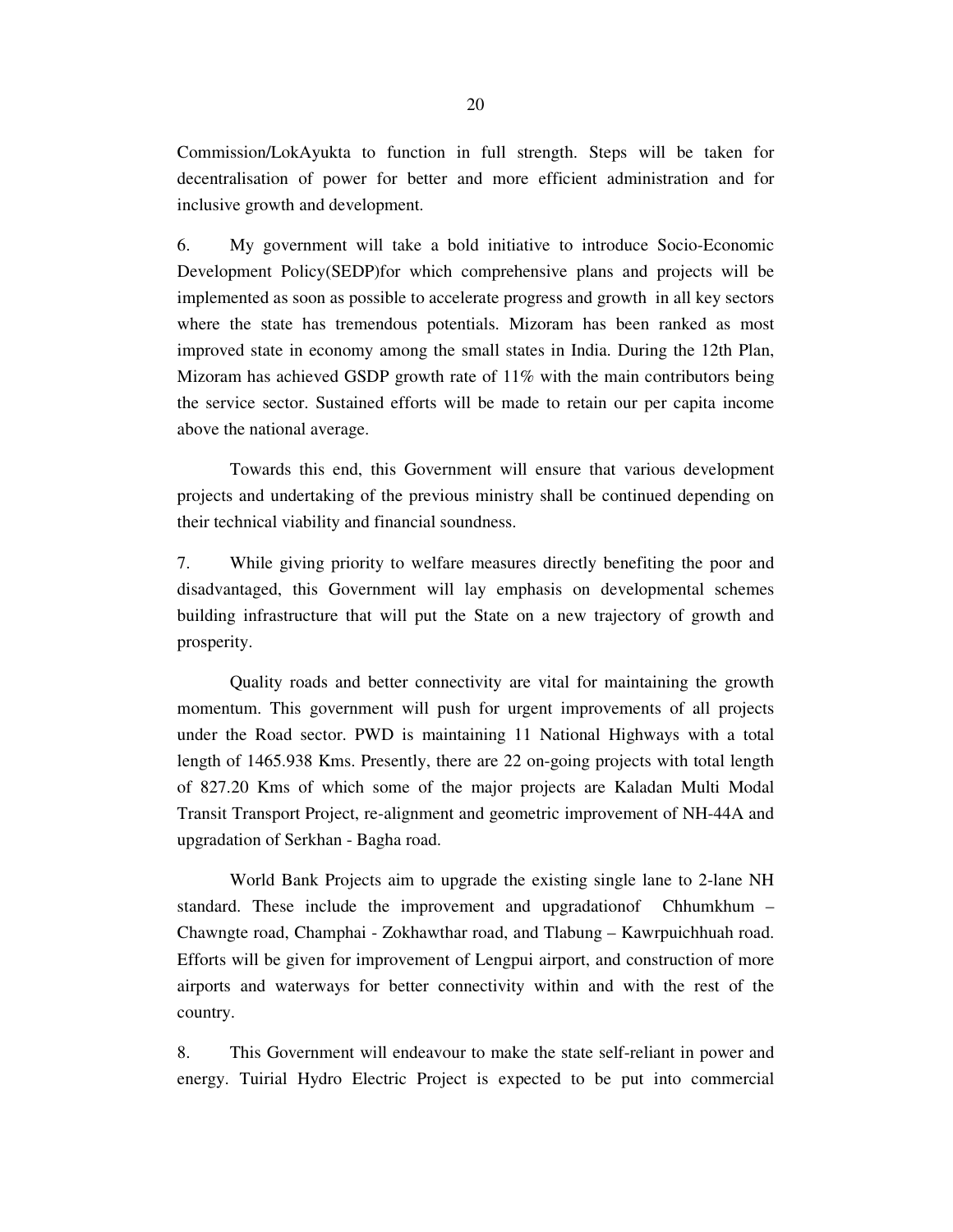operation soon. The Government of Mizoram has also signed Memorandum of Understanding (MOU) with North Eastern Electric Power Corporation (NEEPCO) for execution of 210 MW Tuivai Hydro Electric Project. Besides the various Hydro power projects that have been completed, additional power generation through renewable sources of energy like solar and renewable energy will be taken up with special focus on converting all district headquarters into solar cities. Efforts will be made for improving efficiency in generation, transmission and distribution of power.

9. Mizoram has been ranked the most improved state among small states in the field of entrepreneurship in India. My Government will give priority to ensure that opportunities are open for the youth to excel in various professional and vocational fields with necessary incentives and capacity building programmes. Entrepreneurship and self-employment will be encouraged for which necessary training and awareness programmes on skill development will be given priority to equip aspiring youth with competitive edge to face new challenges not only at home front, but at the global level of competition.

10. My Government will continue to accord priority to the Sports sector. Steps will be taken for framing a new Sports Policy in the line of Olympic Charter under which more number of sports infrastructures will be built in all the districts and more cash incentives will be given to deserving sports-persons.

11. Mizoram had scored highly on environment protection. Presently, 86.27% of the total geographical area of Mizoram is forest covered area which stands second to the state of Lakshadweep. Intensive efforts are being made through various National programmes and Green Mizoram Programme to increase forest cover and to protect forest reserved areas, wildlife and biodiversity. The Environment, Forests & Climate Change Department has submitted a concept note covering various Departments to Green Climate Fund, for a major project to be implemented in six (6) districts within the state. This government will give tremendous efforts to mitigate and combat the rising impact of climate change.

12. My Government will give priority to providing welfare programmes and services to the weaker and vulnerable sections of the society. All-out efforts will be taken for combating menace of drugs, alcoholism, trafficking of women and children, juvenile delinquency and rehabilitations as well as restoration programmes through network of residential homes and non-institutional services in partnership with civil society. In keeping with our election manifesto, The Mizoram Liquor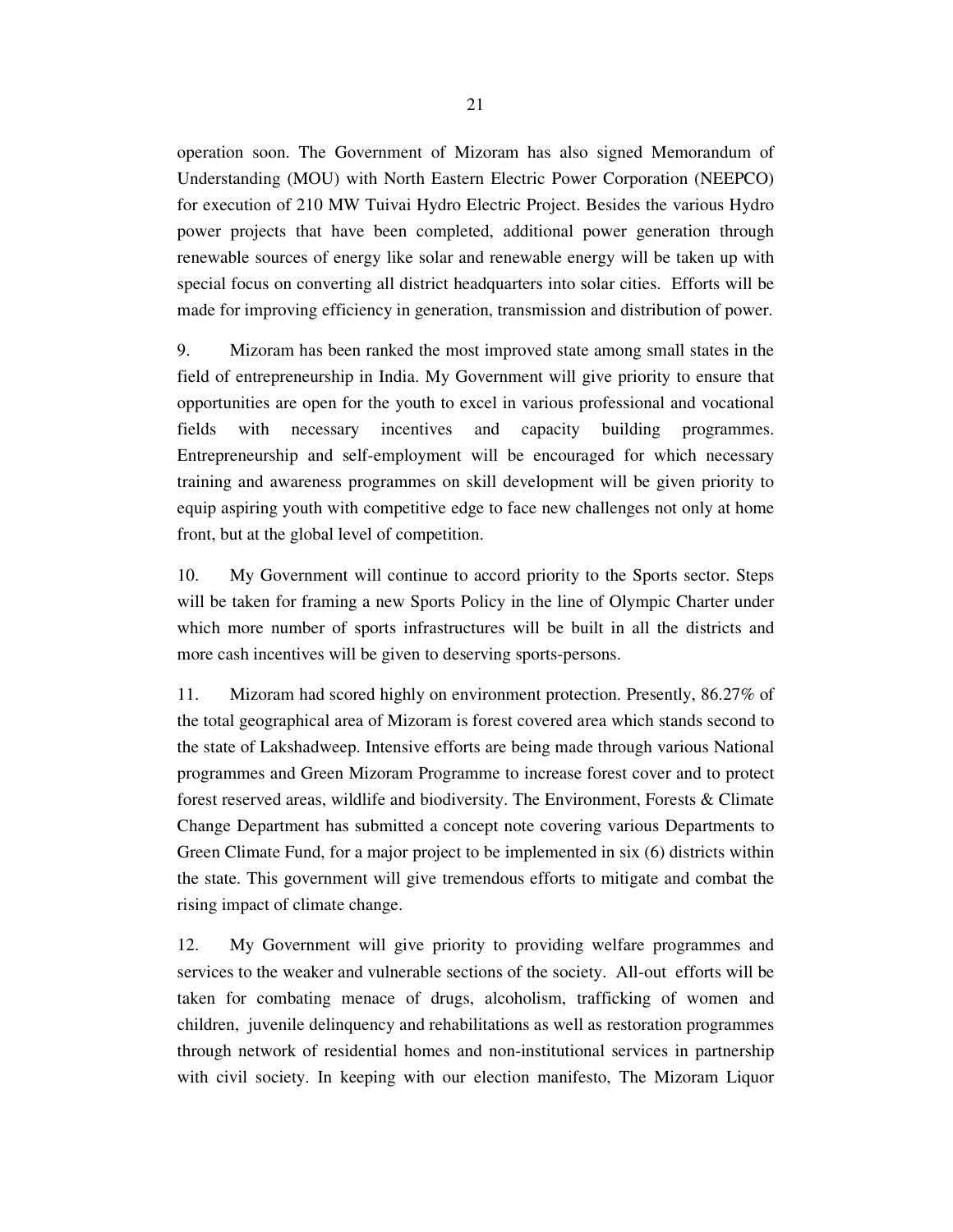(Control & Prohibition) Act, 2014 which has been implemented since 15th January, 2015 will be abolished.

13. Mizoram with its pleasant climate and natural beauty has a tremendous unexploited potential for promotion of tourism. My Government will make all efforts to put Mizoram on international tourist map for adventure and eco-tourism. Necessary measures will be taken for opening the State Institute of Hotel Management and for the improvement of various Tourist Resorts within the state.

14. My Government is committed to provide affordable and accessible health care to all. Emphasis will be given to improve and expand health care service, by improving and strengthening healthcare facilities and key infrastructures. The Mizoram State Health Care Scheme which was started earlier by the MNF ministry will be reviewed and continued with necessary improvement in the provision. It is a matter of pride and achievement for the state that on an outcome based comprehensive health index prepared for the first time by the NITI Aayog, Mizoram got the top rank among smaller states. The report of Global Adult Tobacco Survey – 2, released early this year has also indicated that the overall prevalence of tobacco use in Mizoram among adults has declined from 67.2%to 58.7%.

15. My Government will continue to work for making Mizoram the'Cleanest State in India' and our cities, towns and villages as the cleanest habitation by 2019. Mizoram has been successful in its effort to make all district as Open Defecation Free (ODF) The Asian Development Bank assisted North Eastern Region Capital Cities Development Investment Programme (NERCCDIP) has been instrumental in taking up critical city infrastructure for Aizawl City which includes Water Supply, Sewerage and Solid Waste Management. **I**mplementation of Swachh Bharat Mission (Gramin) is one of the most important programmes undertaken by Public Health Engineering Department.

16. My government is committed to bringing about education reforms to improve quality of education at all levels of learning. Immediate steps will be taken to review school timing and school calendar to suit our social life and culture. Emphasis will be given towards improvement of infrastructures, rationalisation of teachers and efforts will be taken to introduce various welfare schemes for students and teachers working under Central Sponsored Schemes (CSS), Government-aided schools, Church and private run schools.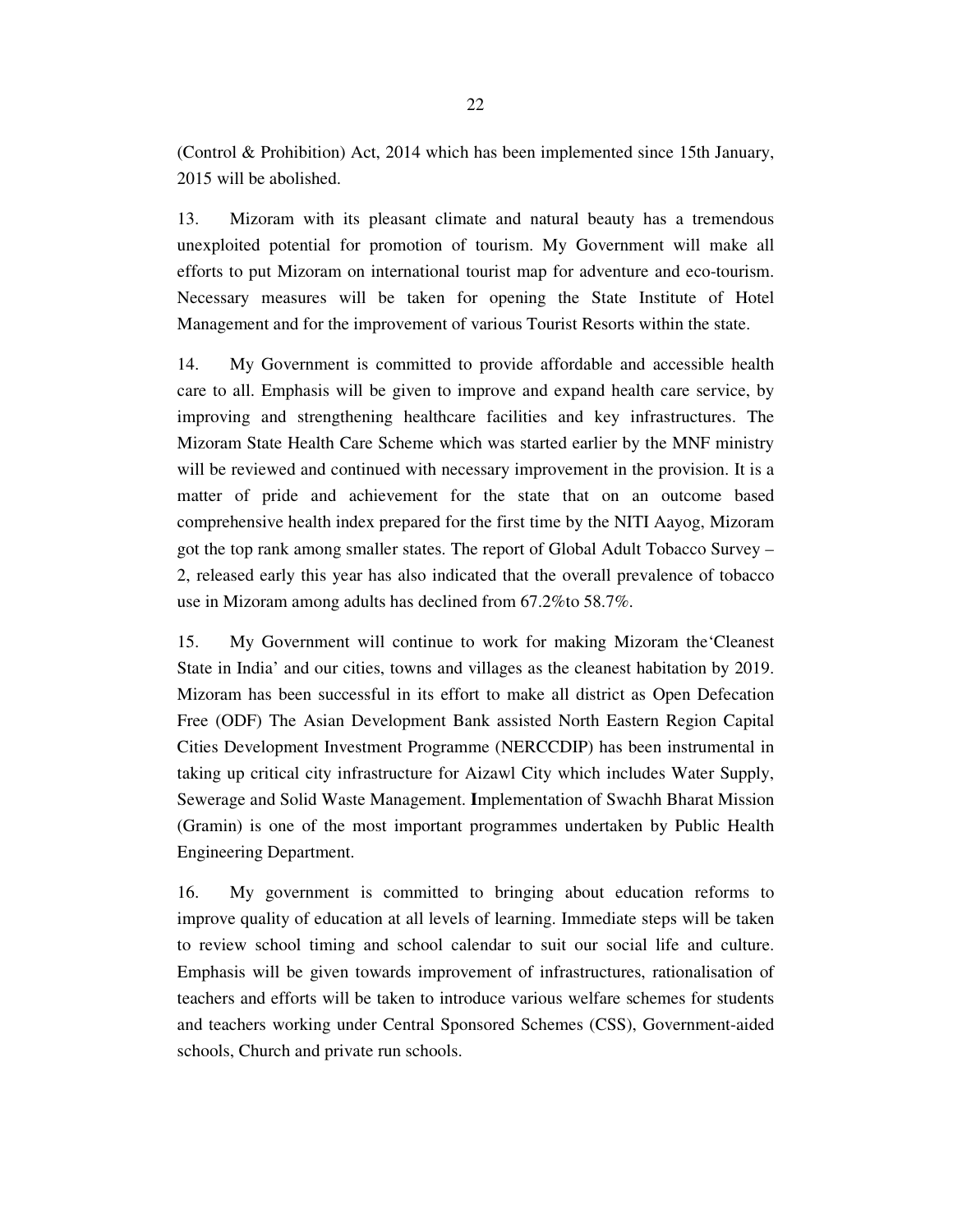17. My government will ensure timely procurement, safe storage and equitable distribution of foodgrains and other essential commodities including POL (Petroleum, Oils and Lubricants) and cooking gas to meet growing demands of the people particularly those residing in the interior places throughout the year. Immediate steps will be taken to include sugar once again in the list of food items given to the public through Public Distribution System.

18. My Government is keen to bring about rapid transformation of governance and empowerment of the society through e-Development of Mizoram. More efforts will be geared towards encouraging e-office to achieve the vision Digital India. At the same time emphasis will be given to introduce reforms to improve the existing systems of tax and revenue collection.

19. I would like to remind the hon'ble Members that it is their responsibility to ensure that all sections of the society are served in a fair and equitable manner. I urge all the elected people's representatives to discharge their solemn responsibilities in a spirit of mutual co-operation so that our growth and development is inclusive of all sections of people.

20. Lastly, good governance and effective implementation of schemes and programmes will be possible only if the government officials are well motivated and allowed to function independently. I ask the Government officials to rise to the occasion and take forward all the good initiatives of the newly formed Government. I ask all the people of Mizoram to extend their whole-hearted support to my Government. I am confident that each and every one of us can make Mizoram state one of the most developed states in India. I wish all the hon'ble Members and the people of Mizoram a very Happy Christmas and a prosperous New Year.

Ka lawm e.

JAI HIND.